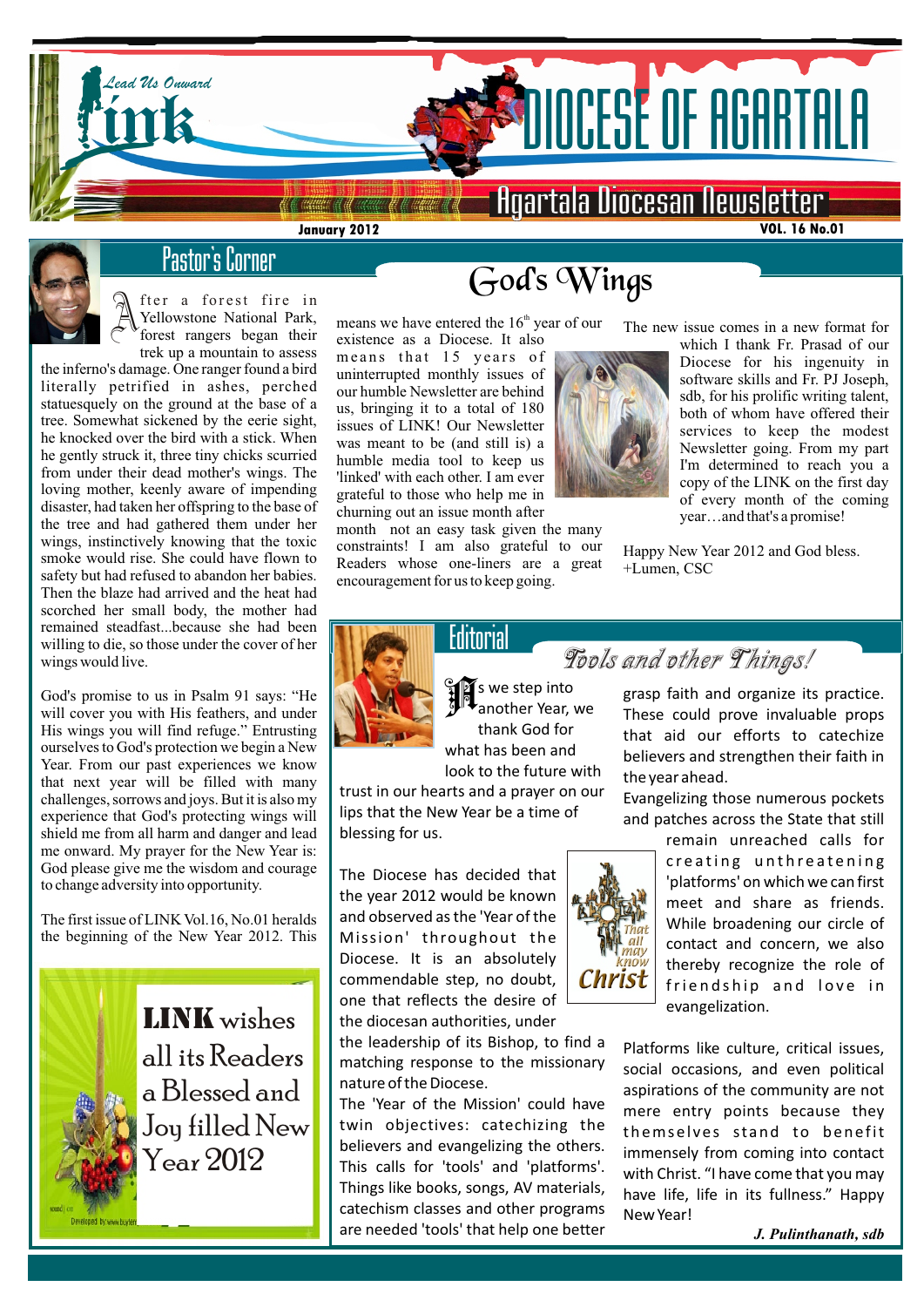#### **2**[2]

#### Tuikarmaw Parish

# **Charismatic Retreat and Church Blessing**

After much preparation and planning the Charismatic Retreat got underway at Tuikarmaw Parish from  $8<sup>th</sup>$  to  $10<sup>th</sup>$  December. The Charismatic Team led by Vincentian Fr. George Arackal made a great impact on the



p e o p l e t h r o u g h their Talks and other Spiritual Exercises. December  $11^{\text{th}}$  was a

red letter day for the Parish community of Tuikarmaw, for they were blessed with a new Church building. Fr. Emmanuel, CSC, Provincial Superior of Holy Cross Fathers in NE inaugurated the Church building and Most Rev. Lumen Monteiro, CSC blessed and consecrated it. The Eucharistic celebration that followed was presided over by our Bishop with many Priests concelebrating. Many Religious and faithful joined in the celebration. A short felicitation program was organized to thank all our benefactors and those who worked hard to make this Church a reality.

*Fr. Lancy D'Souza, CSC*

## Mandwi Parish

## **Showers of God's Blessings Three in one**

Sinaikami Motha: God has been very kind and generous in giving His precious blessings on Mandwi Parish. It was witnessed and seen by many people on  $27<sup>th</sup>$  of November in the poor and abandoned village called Sinaikami (a Rupini village). This is the place where people are very poor

and completely left out by everybody. But God found himself among these people when a small Church was built and blessed by Most Rev. Lumen Monteiro, CSC. The Bishop and other people who came for the occasion were overwhelmed by the love, care,

interest, and above all the strong faith of these people. The Bishop blessed the new church and 55 people were given the Sacrament of Confirmation.

**Mattam Motha:** a small substation of Mandwi Parish celebrated its Silver Jubilee of the faith on  $16<sup>th</sup>$  of December 2011. Bishop visited the Parish and celebrated the Eucharist for the People. It was a great sign that people are still having tremendous love for God and for His wonderful works. They expressed their sentiments of gratitude to God for His blessings. The Bishop was given a solemn welcome and given many gifts that his vehicle was full of vegetables and chickens and other gifts. He was overwhelmed by the love and care of the people!

# News from the Parishes

**Chakumapara Motha:** The shepherd of the Diocese Bishop Lumen Monteiro found himself at home and felt as if he was in the presence of his own place and people when he met the people of Chakumapara. This growing substation of Mandwi Parish has

> seen the mighty power of God when Bishop visited the place and c e l e b r a t e d th e Eucha rist for the people during which s e veral people received Confirmation.

God has always his own plans for the poor and needy people. They are His source of love and concern. Thanks for the great support and missionary work done by Rev. Fr. Thomas Lakra, sdb the Parish Priest. He has been with them in strengthening of their faith and making them to stand strong in their faith in God. Many of the children of the places are in our school studying freely with minimum boarding fees. May God bless them and the children may grow up and become great citizens of Tripura. *(Fr. Raj CH, sdb,)*

# **NEWS NOTES**

### **4 new Districts in Tripura**



**On Statehood Day, January 21, Tripura will have 4 new Districts added, bringing the total to 8 Districts:**

Tanusree Debbarma will be the District Magistrate of **Khowai District**

 Soumitra Banerjee will be the District Magistrate of **Belonia District**

KD Chowdhury will be the District Magistrate of **Sipahijala District**

Soumya Gupta will be the District Magistrate of **Unokoti District** Prashant Kumar will be the District Magistrate of former North Tripura **District** 

Incumbent District Magistrates- Abhisekh Singh, ML Dey and Kiran Gitte will remain in their respective places- Dhalai, South and West Tripura. *(Courtesy tripurainfo.com)*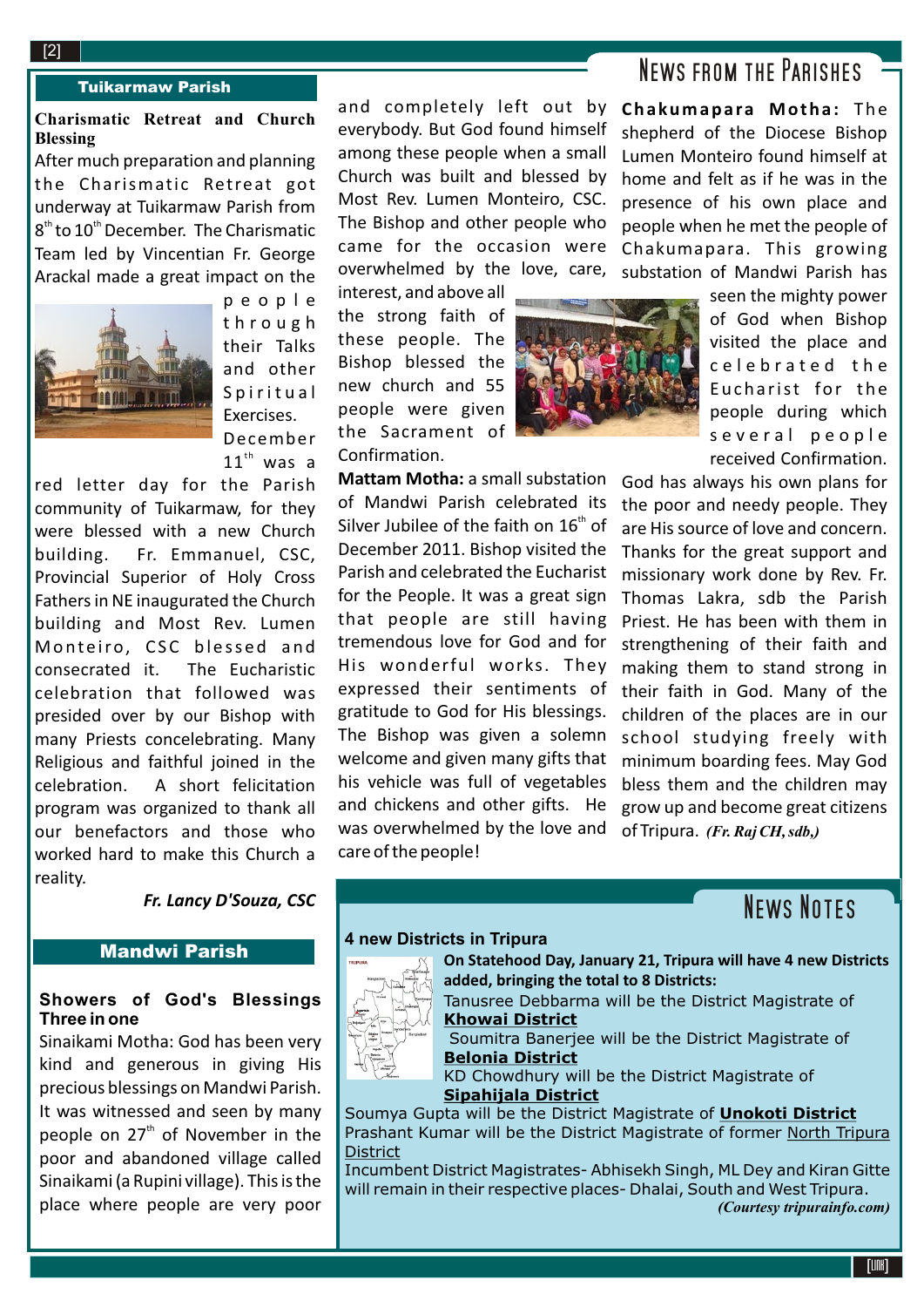## **Linkage Meeting with Government Officials:**



Managed Disaster Risk Under Community Managed Disaster Risk organized a Linkage Meeting with the Kumarghat R.D. Block and

Water Resource Department at Kumarghat R.D Block on November 28. The BDO of Kumarghat Block and SDO Water Resource Department were present during the Meeting. 85 people from ten Panchayats were present for the Program. Representatives from different villages highlighted their issues related to Disaster, particularly of the riverbank erosion, loss of crop field, and houses. They further requested the concerned Departments to protect the loss made by the river erosion at the earliest.

# **Community Message Dissemination:**

Eight Community Message Dissemination on Malaria have been completed by Nov-Dec 2011. Community Message Dissemination is one of the BCC activities under the GFATM Round 9 IMCP-II. In Community Message Dissemination the Cluster Coordinator and Community Health Volunteer organized the programme in their Gaon Panchayat. Around 35-40 participants attended the



C o m m u n i t y M e s s a g e Dissemination. The Chief Guest of the program

was the Chairman of the Village. During the Community Message Dissemination the CC and CHV discussed on malaria situation in the village, the health facilities that are available in the village while they also gave the correct message on malaria diagnosis, treatment and prevention. They also spent time discussing about the Preventive Measures that have to be taken up in

# News from the JUST

their respective villages for malaria prevention.

# **Inter Diocese Cultural Exchange Program at Goa**

An Inter- Diocesan Cultural Exchange Program was organized at Goa by the Peace Team of Agartala Diocese. 24 artists had participated in this program and they reached out to nearly 1,600 people through their presentation of the rich culture of Tripura by way of dance and song.



The Team started from Agartala on  $15<sup>th</sup>$  Nov 2011 and returned on 24<sup>th</sup> Nov 2011. 8 different cultural

dances like Reang, Garia, Hrangkhawl, Dailow Hozagiri, Kokborok and two Songs were performed during the 10-program. They had performed these events in three different places of Goa. The Team also had the chance to visit different beautiful tourist spots of

# **A n n u a l D a y a t A u x i l i u m , Nandanagar**



December  $2<sup>nd</sup>$  marked another historic event in the page of Auxilium Girls' School, N a n d a n n a g a r ' s The  $9<sup>th</sup>$ chronicle.

Annual Day was unique. A sparkle was added to the celebration by the esteemed presence of Prof. Dr. A. Saha, Vice Chancellor of Tripura University as the Chief Guest, Rt. Rev. Lumen Monteiro, CSC, DD, Bishop of Agartala and Rev. Sr. Rosa Pyngrope, FMA, our Provincial as Guests of Honour, a number of invited guests and parents. The mega event commenced at 5 pm and lasted more than two hours. The students' tribute to their parents through their spectacular performance was endearing and widely appreciated. "I find no words to express its eminence", said Prof. A.

Saha in his keynote address. Rt. Rev. Lumen Monteiro said in his speech, "It was incredible". Sr. Rosa thanked the parents for the trust they have in Auxilium School. What made the Annual Day a grand success and so special was undoubtedly expertise, grit and determination, boundless energy and enthusiasm, music and dance, relationships and togetherness. *(FMA- INS info)*

### **T r i p u r a C a t h o l i c Yo u t h Association - Shillong**

TCYA (Tripura Catholic Youth Association) is a group of Catholic students from Tripura studying in Shillong. It is established to furnish their spiritual needs as well as helping them to escort through a right path. Our spiritual growth is taken care every week in turn by Fr. Babu Stephen, SDB, Fr. Selvaraj, SDS, and Fr. K.O. Joseph,

# News from the Diocese



CSC. We have the Holy Eucharist every Sunday at 9.30 am at the Don Bosco Youth Centre. Our annual gathering is celebrated as Pre-Christmas celebration. This was held on November 20, 2011 at

Holy Cross Hall, Shillong and presided over by Rev. Fr. Kuriakos, who in his homily invited the youth to take the Good news of Jesus to every corner of Tripura. After the Mass we had a cultural event with some colorful cultural dances and other exciting items. The Guest of Honor, Mr. Cyril Darlong, IAS, in his address to the youth invited them to get involved in civil service while keeping the values of the Gospel. The program ended with a festive meal.

*Bro. Bennet (Coordinator)*

[3]